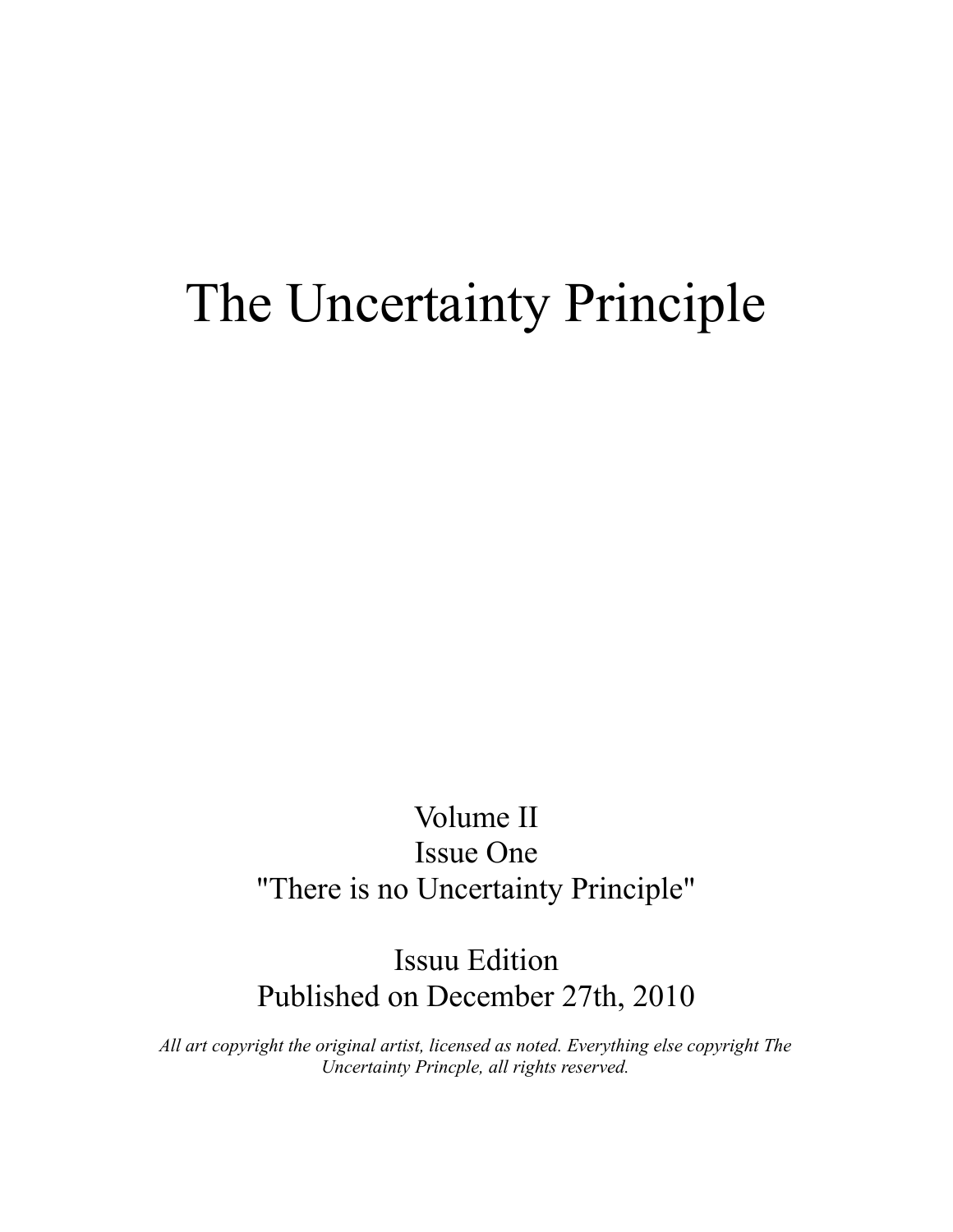The Tom Sawyer Principle by, Paula Danoff

Folks are always offering advice…as one gets older, it seems that one can draw on a larger body of knowledge from which to give this advice! Last week was busy with the beginning of our 8th Annual Winter Expo! I would like to go on record that this event has been in place for 5 years before I arrived on the scene! Of course, I have added my personal touches here and there and tweaked it a bit (mostly trying to cut the expenses and raise more \$\$\$ in sponsorship). Last weekend was the "in person" check-in of the local artists. Things went as one would expect…people sign up for times and we confirm it. The day arrives and I have volunteers (mostly interns) in place to check everyone in. Tables are ready, forms are ready and we are ready and then….SURPRISE…artists show up when they aren't assigned and the assigned artists didn't show up. Not to worry since they were all going to come on Monday! Hmmm….I only have so many interns and so many slots available…but, Yours Truly had a back-up plan….CHARLIE and to the rescue. He is still home before he departs next week! Time to call in all favors! We were ready…

As any trait in the general population, out of 110 artists, 10% were procrastinators! They kept changing the check-in time and calling to say they were going to come on Tuesday, Wednesday or Thursday. I did my best to resist the WHATEVER response…but, by Thursday, I was like…well….we open on Friday, so do your best! In the mean time, we had a bevy of volunteers between, Board members, interns and anyone who wasn't busy to unpack and put out the merchandise! We ask each artist to send items that will fit in a 3' x 3' space with some additional items for back-up. Depending on what they have, it ends up to be approximately 50-75 pieces of jewelry, 10-20 paintings and 40 pieces of ceramics. So, you can imagine by enthusiasm when I received a large box on Thursday evening filled with 600 pieces of jewelry all made out of tree nuts!!!

For some reason, I ended up with several MEN to help unpack and set up the jewelry! One must work with what one has!!! Don't ask me how this happened, but I told them all that they had to try to make the jewelry look fabulous! Just like shopping at Neimans!!! One man asked what that meant? You KNOW you are in trouble now! But, undeterred, I told them that they were going to learn new skills! Jewelry Display! One never knows when this will come in handy!!! I could see that they really weren't buying it...but, they started their task-unwrapping each necklace, untangling it and finding just the right piece to display it on! Putting the earring backs on earrings…Men LOVE to do this! I left them to their tasks and moved on to other activities! The one thing about events is that it is going to happen regardless!

I also assumed that each man would complete the artist and then move on to another. Another trait I found in the general population is that people get bored and like to move around and work on different things! I probably should have consulted with factory workplace techniques to maximize the set-up! So you can imagine my surprise when I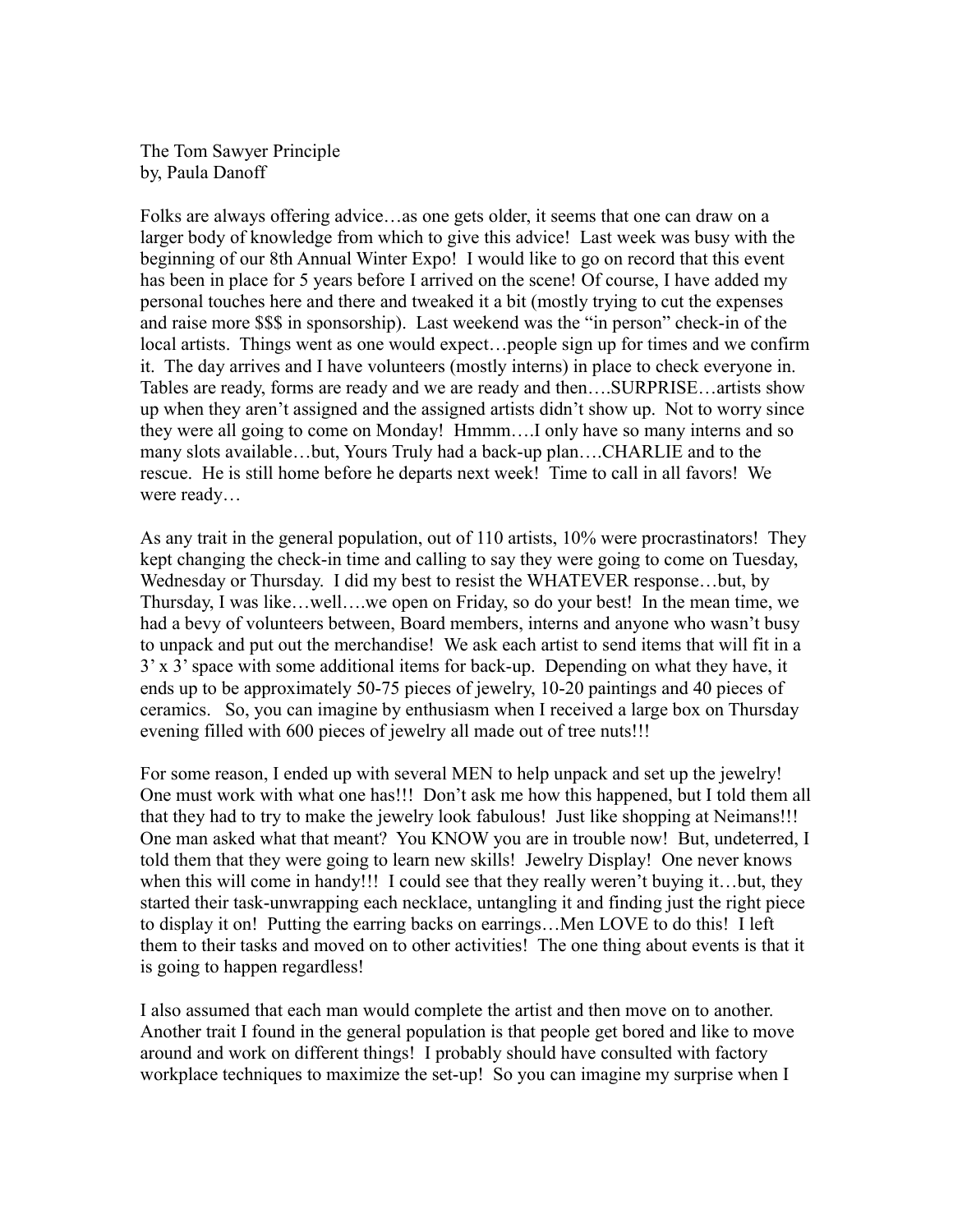returned an hour later to see that the Men had moved on to ceramics leaving those jewelry artists half set up. Normally, this wouldn't be such a big deal, but one has to go back and figure out who is finished and who isn't! Never mind…one has all night!!! And here's the thing…..It truly was so nice of them to help!! I did thank them profusely!

One artist sent these very cool pins made out of leaves that could also be used as a necklace, which you had to attach to a special chain made out of some type of treated raffia. You have to trust me on this one! It looks very cool! Charlie had picked up the box and was reading the instructions. Of course, I was working on a time schedule that had no time for slackers...let alone READING on the job!!! I looked at him and started yelling at him to stop reading and put out that jewelry! NOW!! (Of course I said this in a very LOW voice, since I didn't want the other fellows to hear MOI!!! Can't have the Board members and volunteers think I yell at my children!). He looked up at MOI and said, "Mom, the artist sent very detailed instructions with this jewelry on how to make the pins into necklaces so we can display them, and I am trying to figure out how to make these things!!! You need to CHILL!!"

At the end of the day, an older gentleman was waiting for his wife to finish shopping! We started chatting and he got on the subject of what makes people successful CEO's... now don't ask MOI how we came to this topic…trust MOI…it had been a long day! He asked if I knew what the makes a successful CEO (I was looking around for his wife, since I really was tired and didn't want to engage in further discussion with the fellow!) I smiled and said, Please tell MOI…so he said, It is the Tom Sawyer principal. You knowas in the book, (Oh my goodness-which one was that? Was that the one with whitewashing the fence? Or the riverboat…I was trying to remember the Disney classicit probably had Kurt Russell in it!!!) It is the ability to organize a large number of people to accomplish a goal! The adorable intern working with me wrapping items turned to him and said, "That sounds like Paula!" You know....It just doesn't get any better than this!

> Copyright © Paula Danoff 2010 All rights reserved.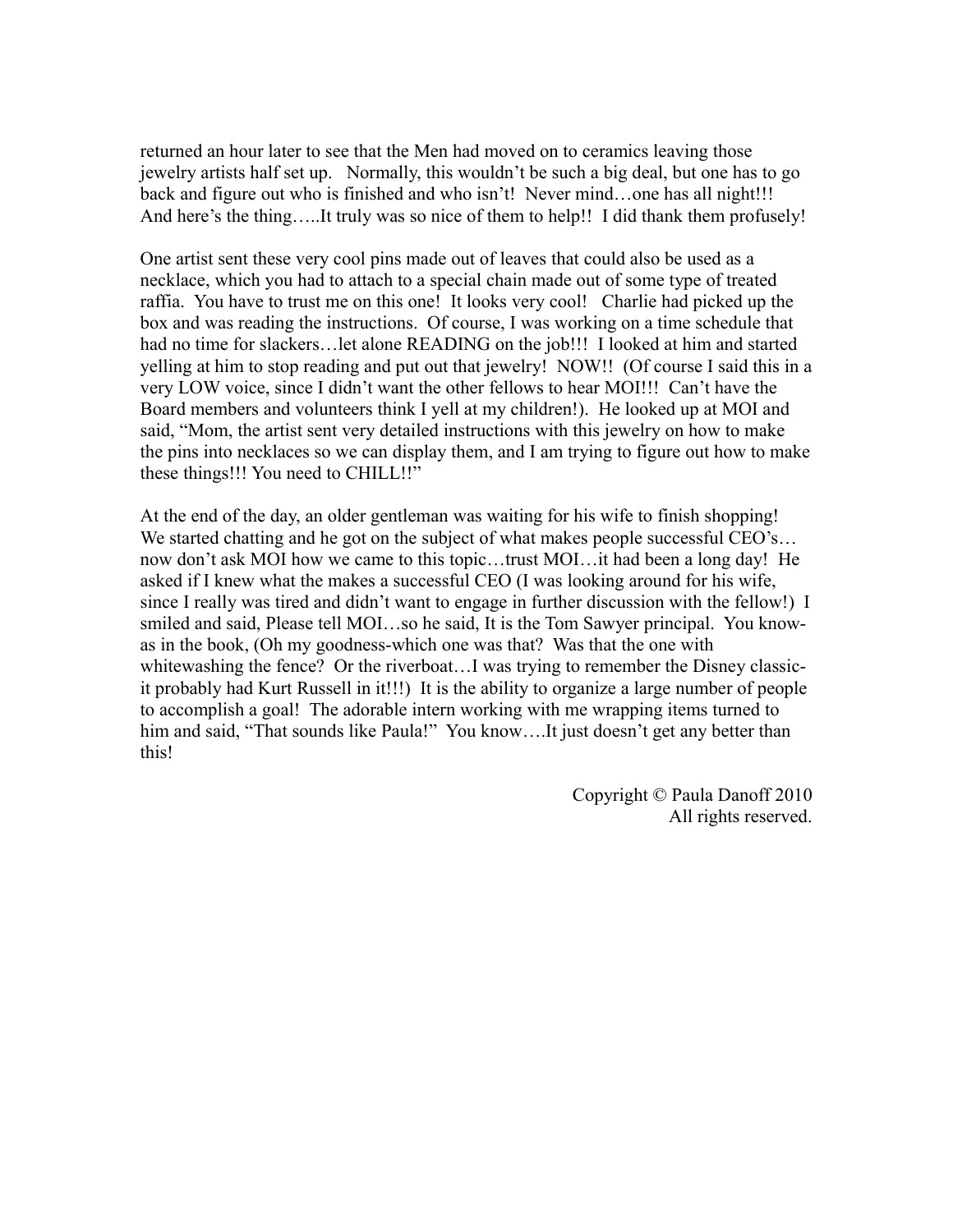

Copyright © Himeji Castle 1761 Public domain in the USA & Japan.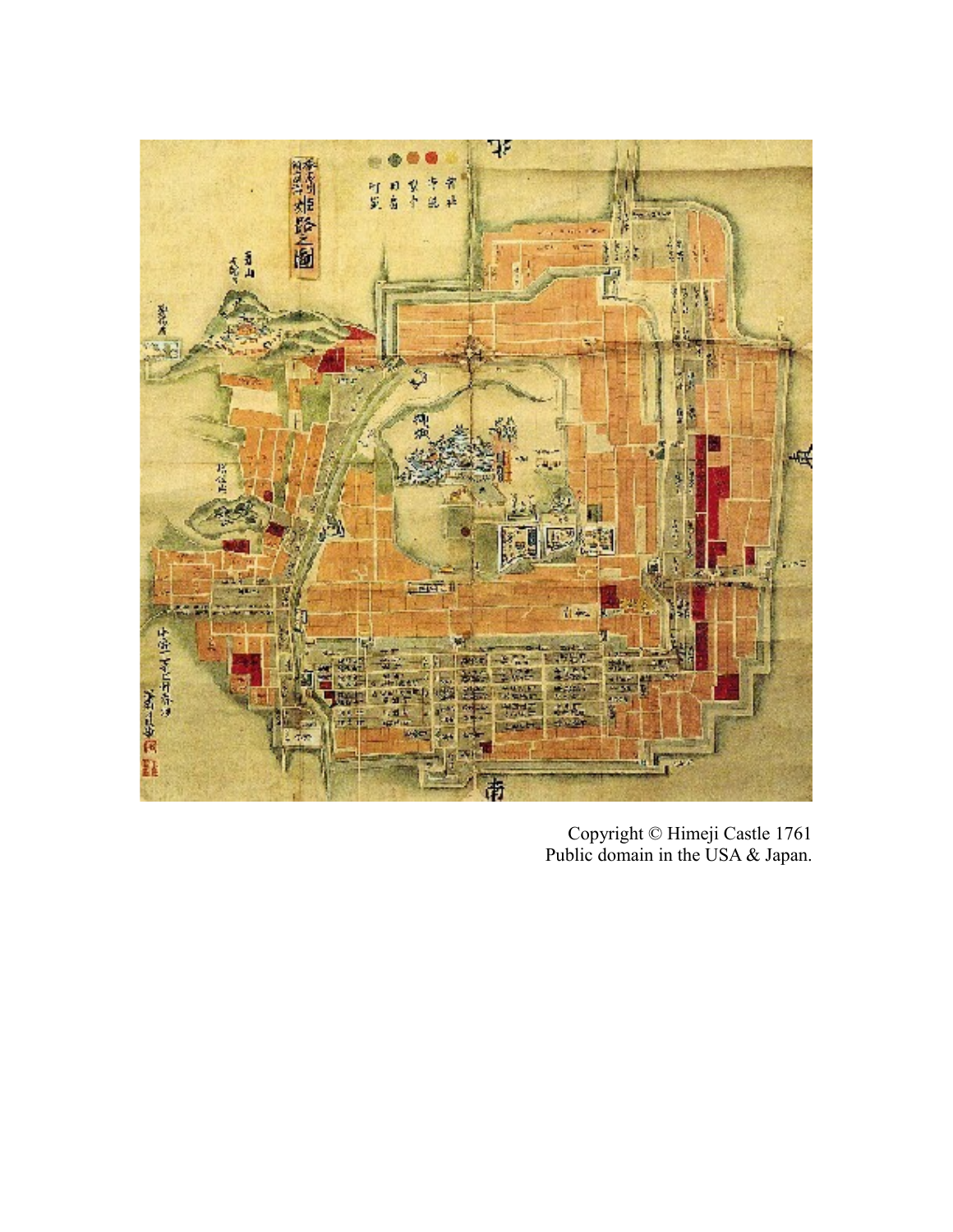Pas de principe par, Afia VanHorne

La notion que le monde lui-même est tout à fait rational, qu'il n'y a plus un besoin d'explications. La conception de soi n'est plus un mystère. Les comportements individuels et sociaux sont définis par une compréhension totale.

Ils sont là, toutes les réponses aux grandes questions éternelles de l'univers, de la vie, de l'existence. Plus de renseignements à faire, des hypothèses rejetées ne sont pas nécessaires. Entourer de la clarté, la connaissance absolue. Des conneries tout cela.

Moi par exemple. À l'aise parce que je ne sais pas ce que je suis. Confortable car je suis ignorante de la nature réelle de ma relation à l'univers. Un petit peu mieux bien que je sois inconscient de mon but et la raison d'être de mon essence. L'idée de l'inconnu donnant à des perspectives individuelles sans limites. Privez-moi de tout ça, qu'est ce qui me reste sauf le vide de la certitude.

Je veux me débarrasser de l'image d'une fainéante, tout explorer suivant mes propres termes. Je veux rester l'étudiante du trajet de ma vie, ce qui n'est pas possible sont ce petit principe.

> Copyright © Afia Van Horne 2010 All rights reserved.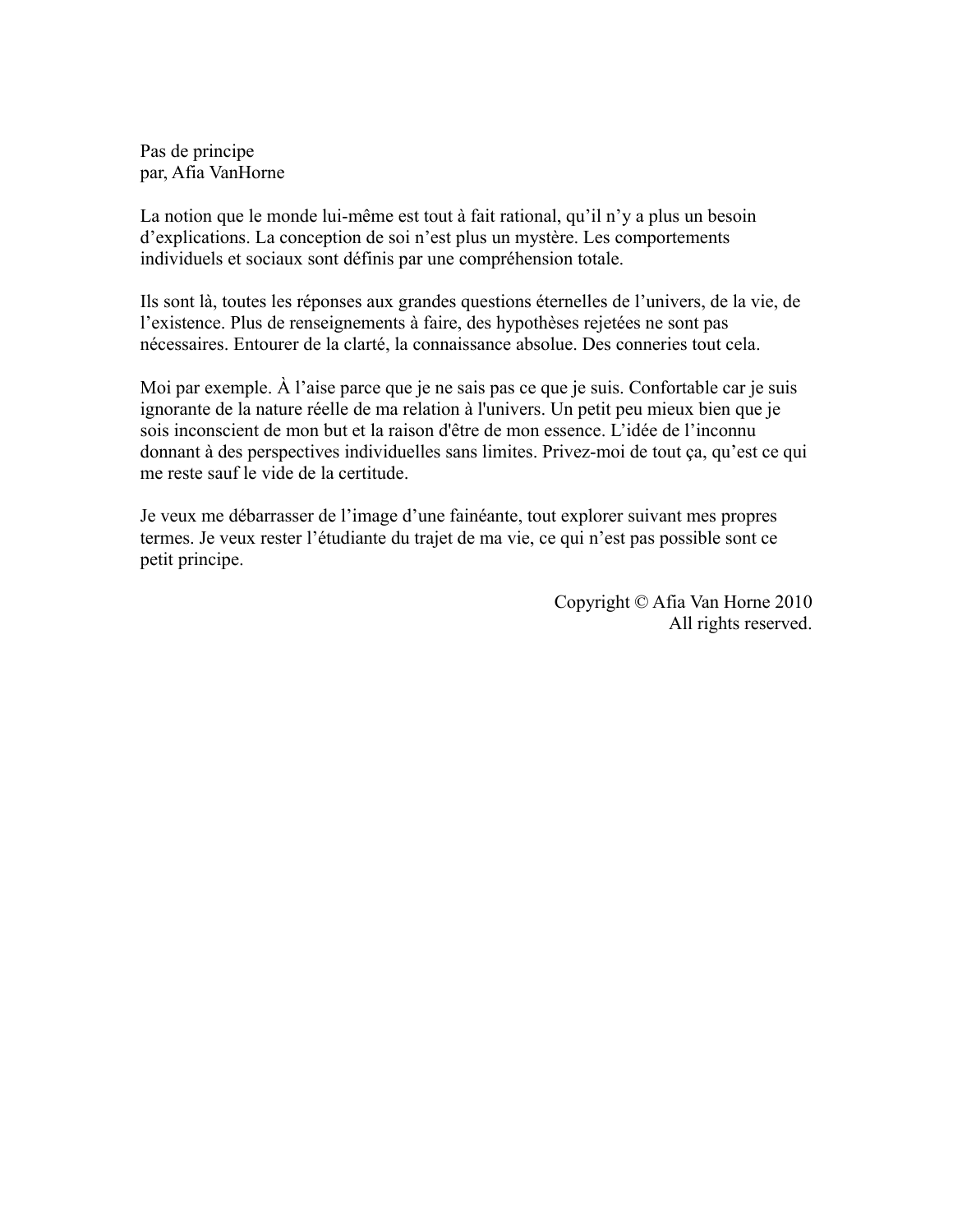The Bizarro Hypothesis by, Charles Jeffrey Danoff

"There is No Uncertainty Principle." says, the currently un-named voice in Charlie Danoff's head.



What do you mean? Of course there is no UP. It was an idea of Charlie Danoff's possibly coming whilst not, not half-baked, roughly starting in the fall of 2007 that he did not subsequently act upon, especially not in December of 2009.

He has many ideas such as this, about:

- businesses he could start.
- stories he could write.
- women he could have chatted with, who might have becum …
- women he could have loved.

In fact, he is fantastically good at coming up with ideas that, if enacted, could change his world and/or the one all humans currently share. So many, that there are not enough seconds in his lifetime to follow through on them all.



As you can clearly see from figure 1.0, the more ideas that come, the less time one has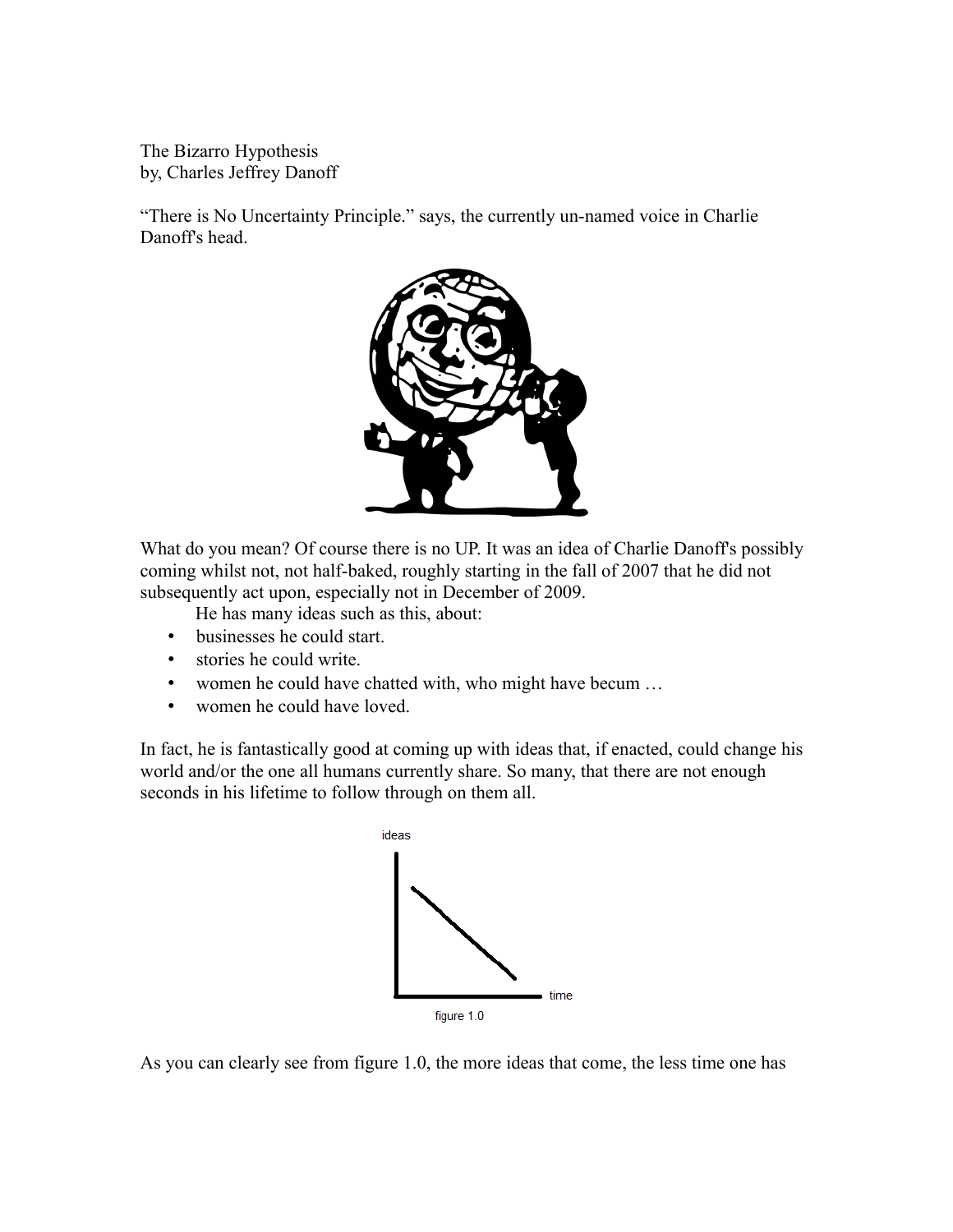available, thus ironically enough people with lots of ideas are perhaps less likely to see them come to reality, because they are too busy thinking of ideas? Might be too early to declare that a definite theory, but its something to ponder.

This difficult is especially compounded when he does pick one idea and try to bring it from the ether into our shared reality. Naturally when this occurs, he has even less time for the new ideas and for taking other ideas (which may be more practical than a bimonthly collection of creations) into being for people without access to his imagination.



While I was putting the final touches on Issue Six of Volume I, I heard this voice in my head, that said "There is no Uncertainty Principle". What would it be like if the time I'd invested into this collection over the past year hadn't actually happened, but had stayed an idea in my head that I never brought out into physical reality to be experienced and built by others.

If that were the case, then what was I doing with that time I thought had been spent carefully prepping for The UP? All the times it came up in conversation with family, friends and more? Was that all just a dream I convinced myself was actually happening? That I forgot to wake-up from? In which case, what is my life like that I have been dreaming from?

Do you have any ideas, answers or thoughts to these questions or on this piece?

Write them here:

#### <http://piratepad.net/bizarro-hypothesis>

The deadline is January  $31<sup>st</sup>$ ,  $2011$ . The best responses will make their way into the next issue of The Uncertainty Prinicple.

Please Note: By typing on the pad you retain all the rights to your writings, and you agree to let the UP use them in the next issue.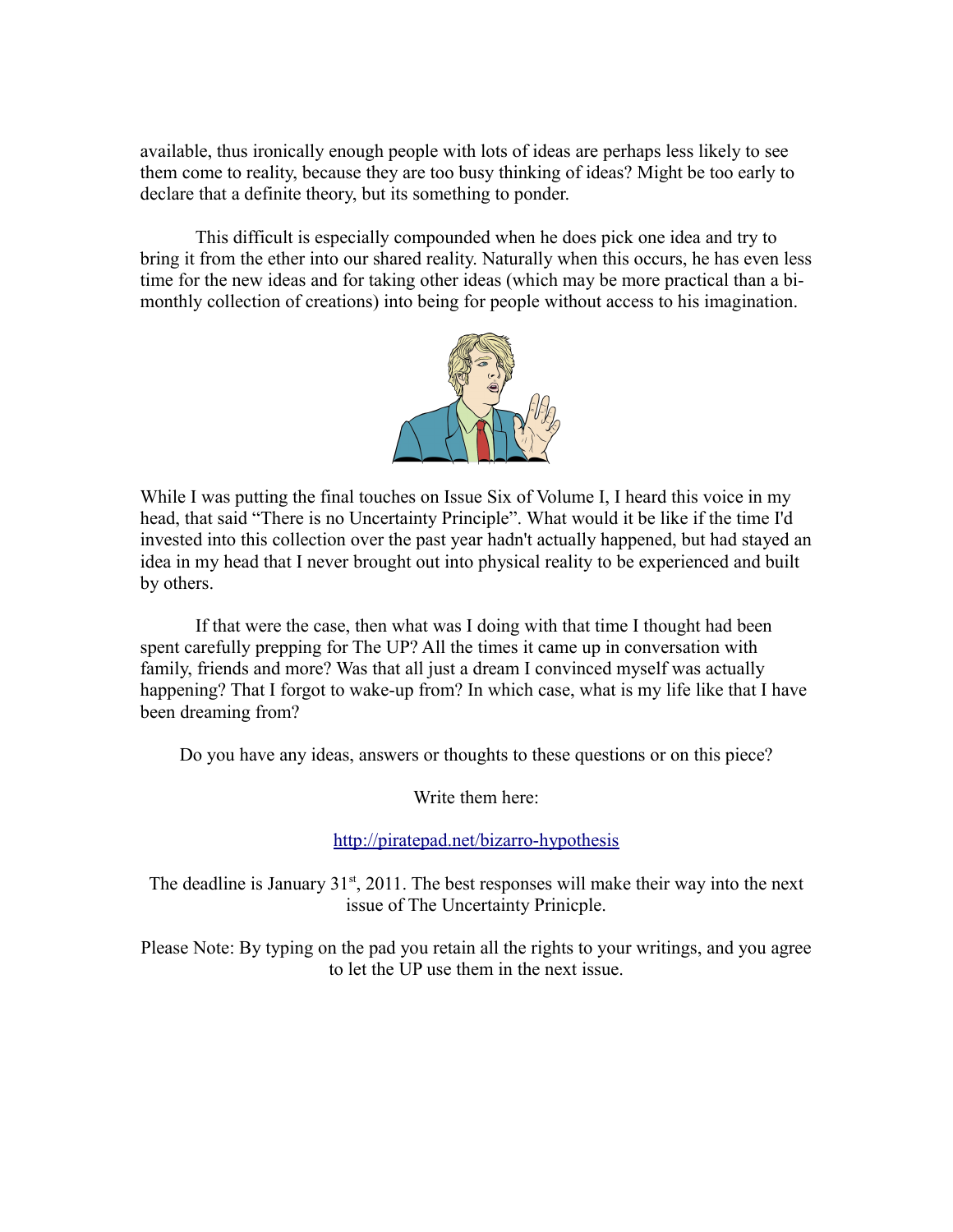Jinnetic Engineering by, Richard Stallman

Dear Arthur,

I can't give you the interview you've been begging for, but at least I can now explain how I was able to change fields and accomplish so much in such a short time. It isn't the whole story, but you will find out the rest soon enough.

Five years ago, before I became a biologist, I owned an antique store. When I plugged in a peculiar old lamp, to test it, I got a shock--and not the electrical kind. Instead of lighting up, it gave off a big puff of smoke which coalesced into a jinn. He offered me the customary three wishes.

I drew up my first wish on a notepad, then read it aloud to avoid mistakes. "My wish is that all people become and remain invulnerable to any sort of disease, bodily malfunction, or physical degeneration or aging. They will remain alive, and keep thinking, feeling, and acting as healthy people do...what did you say?"

"Em, there may be a difficulty with that wish," the jinn said, hesitantly. "Perhaps you should wish for something else."

"What do you mean, something else? That's what I want."

"Such a wish as that is...unorthodox. No one ever asks for such things." He seemed embarrassed.

"But surely you have cured diseases before. Can't you handle it?"

"This isn't the same, and I can't reconcile it with our customs."

"It's simple. You said you would grant three wishes. You can't back out now. I've told you a wish; now do it."

"I can't take responsibility for such a deviation myself. I will have to ask for advice."

"Ok, ask. Just don't expect me to let you off the hook."

The jinn became smoke again and looked for a chimney to exit through, but he had to settle for the mail slot. He rematerialized an hour later; a real weight would have slid through him, but he seemed to carry an immaterial one. "That wish is too big to be suitable. You can't wish to change the whole world. Your wishes have to be related directly to you. Can you wish for anything that pertains to you as an individual?"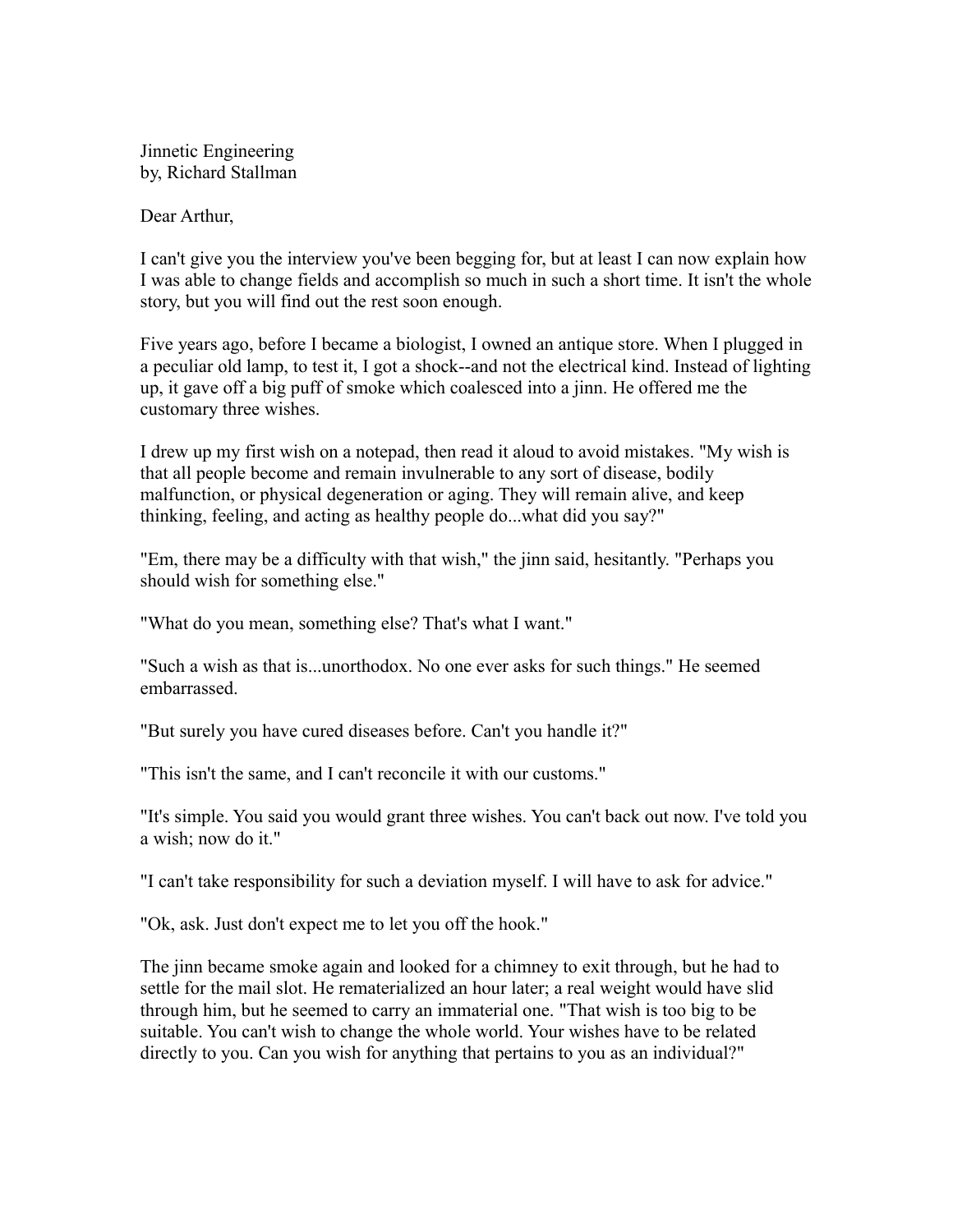"I'd be entitled to insist, but I'll make it easy for you. I will wish for an unprecedented kind of power."

The weight lifted off the jinn's shoulders. "Now that's the right idea. What kind of power?"

"The power to make people safe from disease and decay, when they see me. When anyone sees me, the power will go to work and make him or her permanently invulnerable to any sort of disease, bodily malfunction, or physical degeneration or aging. These people will remain alive, and keep thinking, feeling, and acting as healthy people do. There will be no outward sign of the change...Now what?"

"Oh dear, I thought we understood each other. The wish has to be for something personally for you." The weight was back, only heavier.

"This is. Any power worth having affects other people, and you have given people powers before. If I wished for the power to win always at chess, would you comply?"

"Yes, I gave a man that power a few decades ago. Too bad he became unstable. Would you like that power?"

"So why not the power to make other people healthy and youthful?"

"There will have to be a discussion about this. I will have to answer you later. It may take some time. You need not stay here to wait for me; I can find you."

The following evening, the jinn materialized out of my humidifier. He didn't seem to like what he had to say.

"I'm not allowed to grant that wish. You are making difficulties by wishing for things for other people. Why don't you wish for something for yourself, something to please you personally?"

"To benefit humanity in this way would give me more pleasure than anything else I can imagine. What are you after? Why do you object to helpful wishes?"

"To tell the truth...your wish is supposed to be selfish, so that the aftermath can prove how foolish you were. Where would we jinns be, granting wise and noble wishes?"

"Does this mean you renege on your word?"

"Perhaps if you can find another wish..."

I couldn't find any way around the restrictions, but I found a way to find a way. "All right.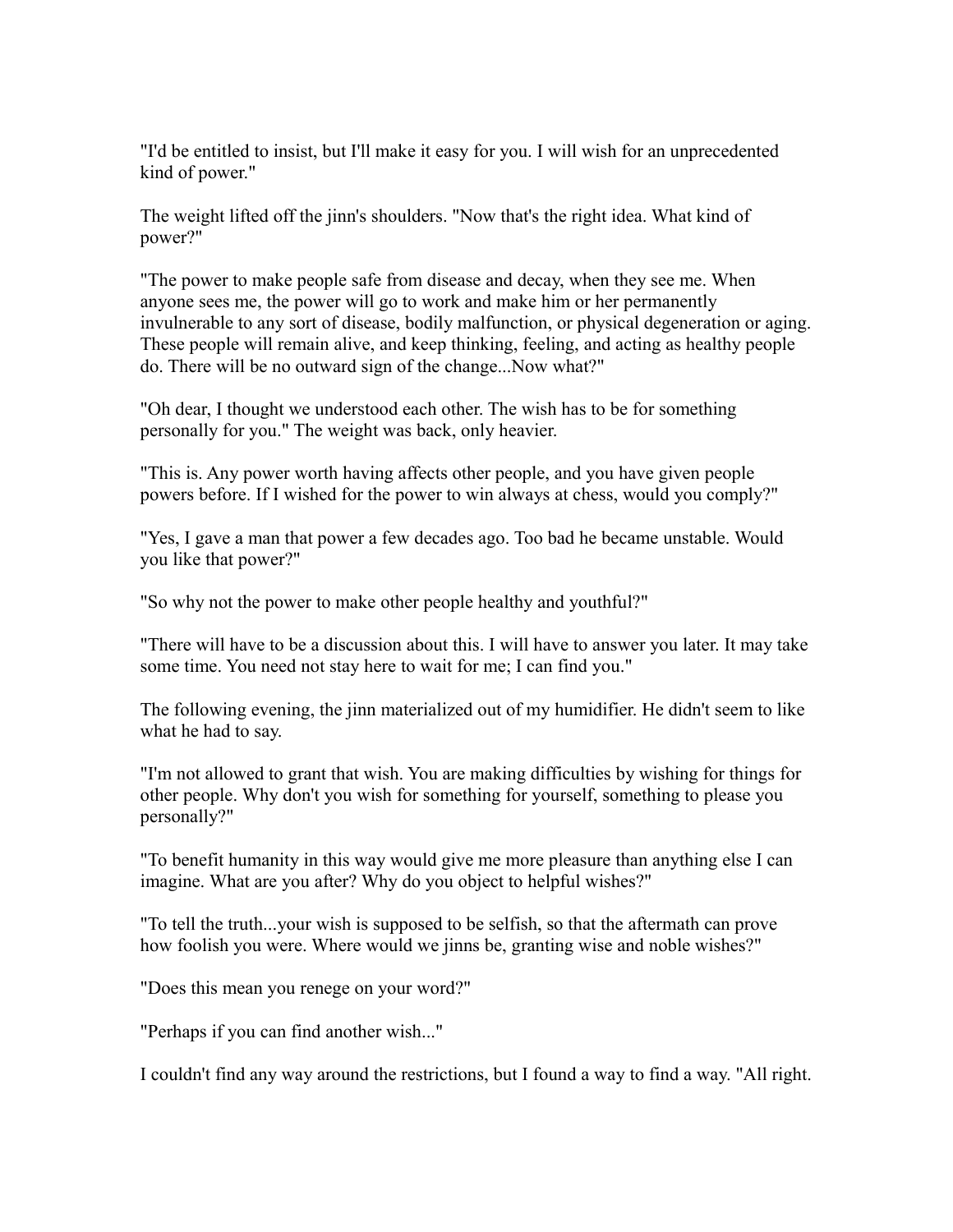I will wish for something selfish. Something that benefits me, directly."

"I am so relieved. What is your wish?"

*… to be continued*

*The conclusion of Jinnetic Engineering will appear in the next issue of The Uncertainty Principle.*

Copyright © 2001 Richard Stallman

Verbatim copying and distribution of this entire article is permitted in any medium, provided this notice is preserved.